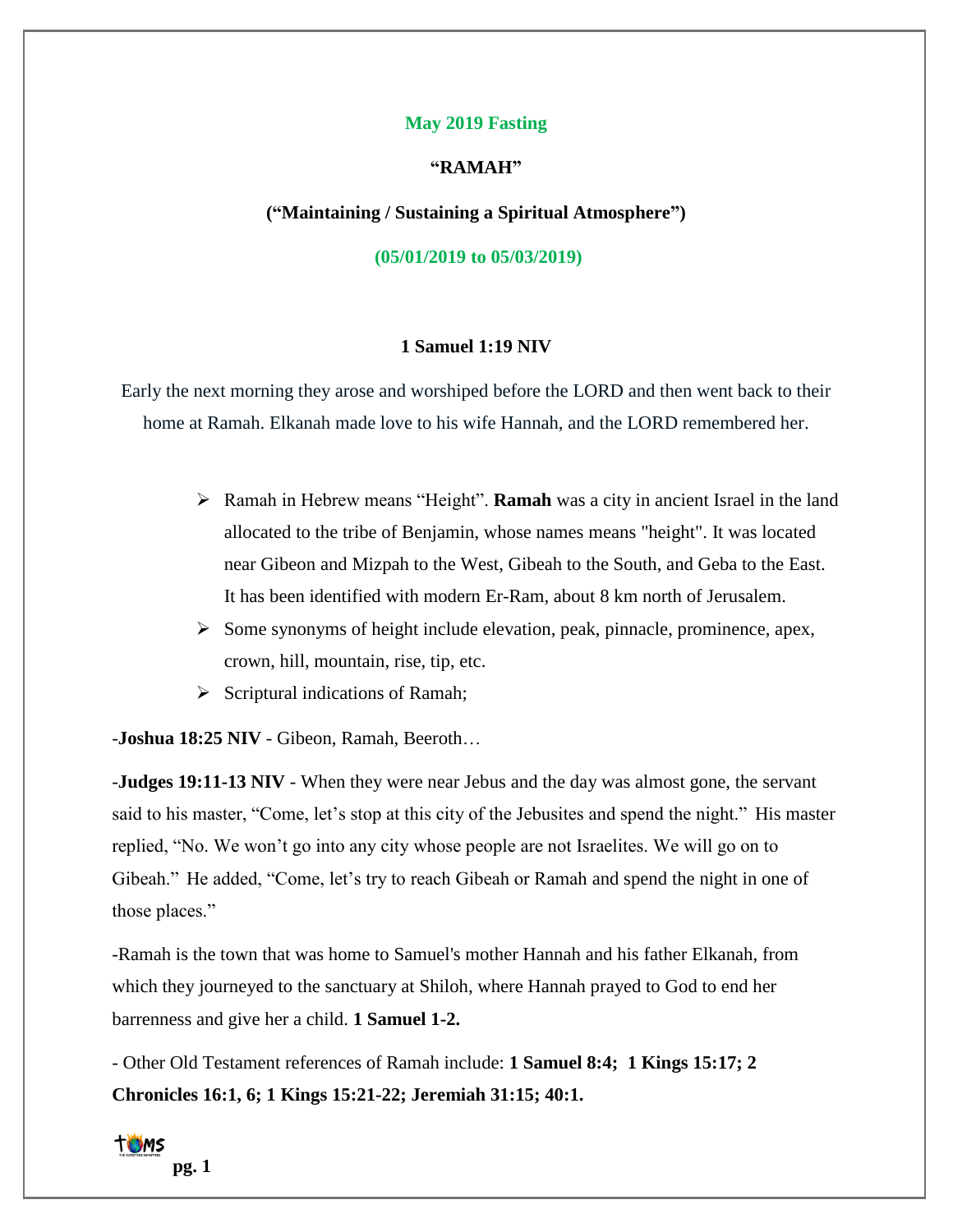-In the New Testament **Matthew 2:18.**

"A voice is heard in Ramah, weeping and great mourning, Rachel weeping for her children and refusing to be comforted, because they are no more."

Symbolically, Ramah is a place of elevation in status, significance and productivity, a place of recognition, etc.

Spiritually, we are elevated in a place of worship. When we spend quality time with our Lord, we experience new heights. The question is, after such an encounter, where do we return to?

Most certainly a home, however, what is the condition (spiritual atmosphere) of the home?

We have moved into a season where we need to strategically relocate ourselves spiritually and physically. What is heightened in your environment, in your atmosphere? What takes precedence?

## ➢ **What precedes your elevation in the kingdom?**

- Worship (…and **worshiped** before the LORD… 1 Samuel 1:19 NKJV).
- Unity (The **entire family** got up… 1 Samuel 1:19 NLT); (When **Elkanah slept with Hannah,** the Lord remembered her plea, 1 Samuel 1:19 NLT).
- Right priorities (…the next **morning**… 1 Samuel 1:19 NLT)
- Sacrifice (…**early** the next morning… 1 Samuel 1:19 NLT)
- Consistency (…and went to worship the LORD **once more**… 1 Samuel 1:19 NLT)
- An understanding of continuity (…Then they **returned** home to Ramah…1 Samuel 1:19 NLT)
- An understanding to co-operate with the LORD in order to manifest (When **Elkanah slept with Hannah,** the Lord remembered her plea, 1 Samuel 1:19 NLT).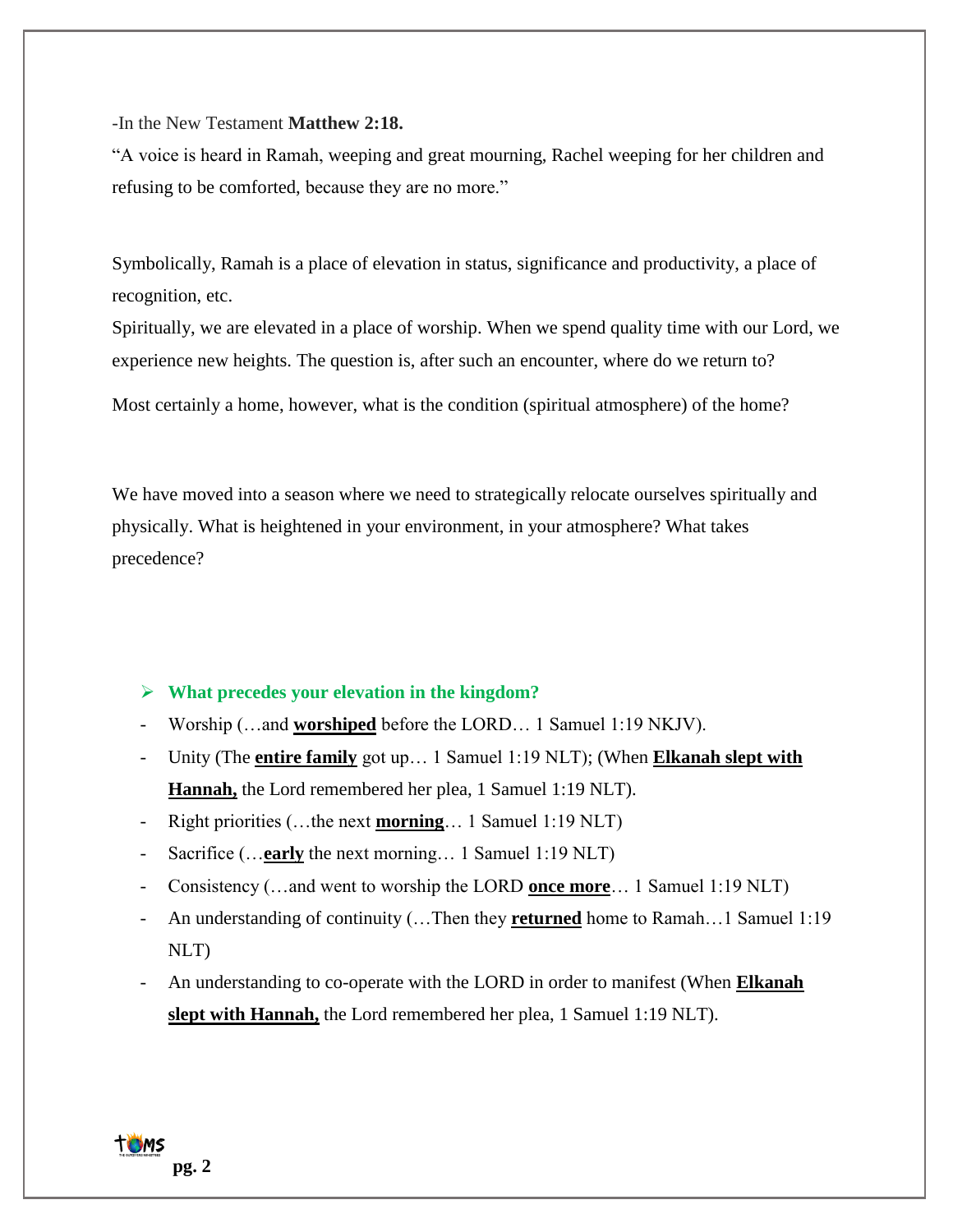## ➢ **Your productivity is dependent on your worship.**

- Their daily activities proceeded their worship

**1 Samuel 1:19 NLT -** The entire family got up early the next morning and went to worship the LORD once more. Then they returned home to Ramah. When Elkanah slept with Hannah, the LORD remembered her plea,

- ➢ **When you wake up early and worship the Lord, where do you return to?**
- **Ramah (in Hebrew "Height") – The Heights, where your worship is sustained?**

**1 Samuel 1:19 NLT -** The entire family got up early the next morning and went to worship the LORD once more. Then they returned home to **Ramah**. When Elkanah slept with Hannah, the LORD remembered her plea,

# - **Lo debar (in Hebrew "No Pasture") – A place of no pasture such that you are not nourished?**

**2 Samuel 9:4 NLT**- "Where is he?" the king asked. "In **Lo-debar**," Ziba told him, "at the home of Makir son of Ammiel."

**2 Samuel 17:27 NLT -** When David arrived at Mahanaim, he was warmly greeted by Shobi son of Nahash, who came from Rabbah of the Ammonites, and by Makir son of Ammiel from **Lodebar**, and by Barzillai of Gilead from Rogelim.

**Amos 6:13 NLT -** And you brag about your conquest of **Lo-debar.** You boast, "Didn't we take Karnaim by our own strength?"

# - **Zoar (in Hebrew "Small/Little Place") – A small place, not welcoming to accommodate you?**

**Genesis 19:22 NLT -** But hurry! Escape to it, for I can do nothing until you arrive there." (This explains why that village was known as **Zoar**, which means "little place.")